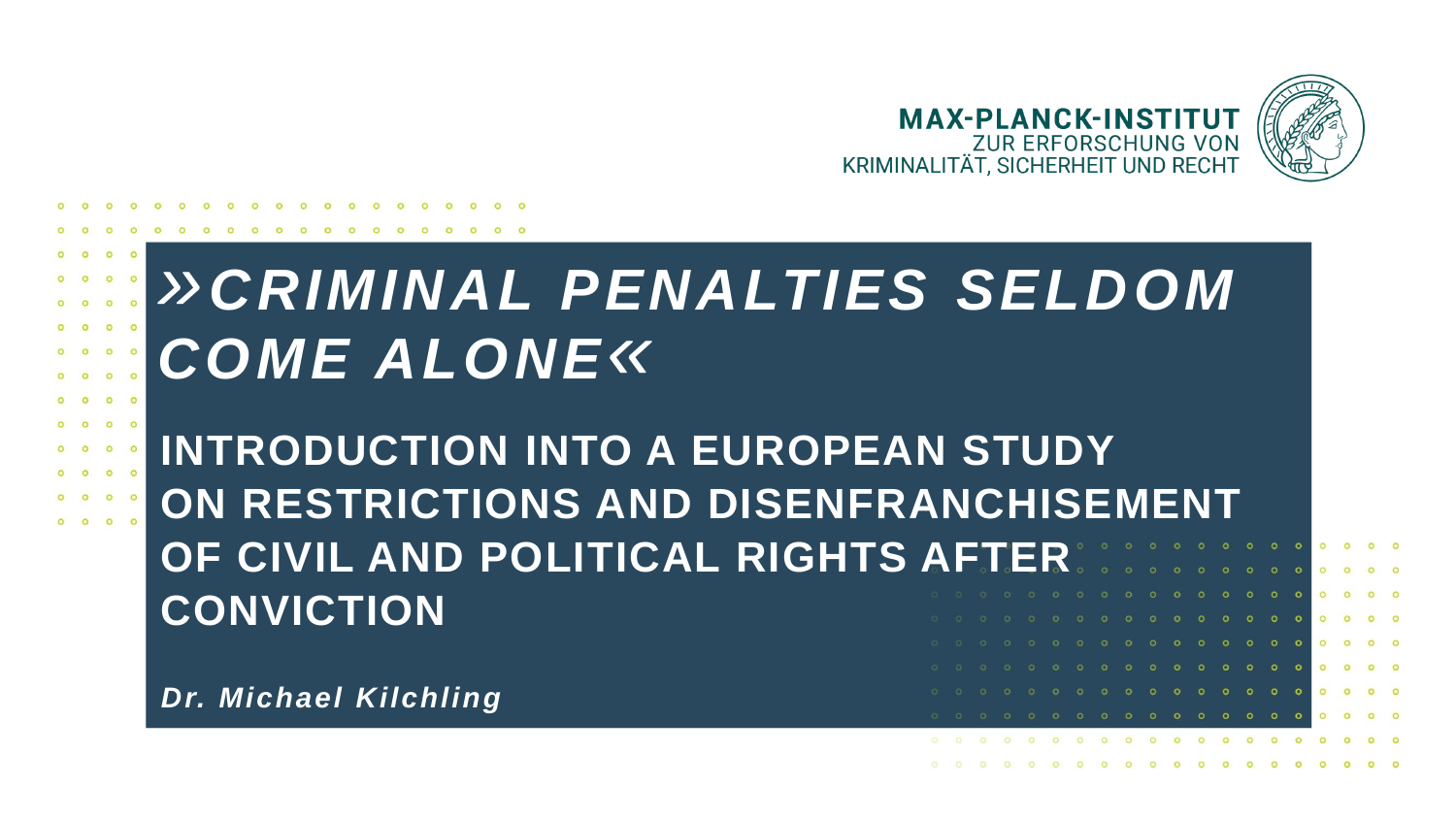

# **OVERVIEW**

- Introduction
- Areas of restriction
- For example: selected occupational restrictions
- Legal analysis
- Prevalence and impact
- Discussion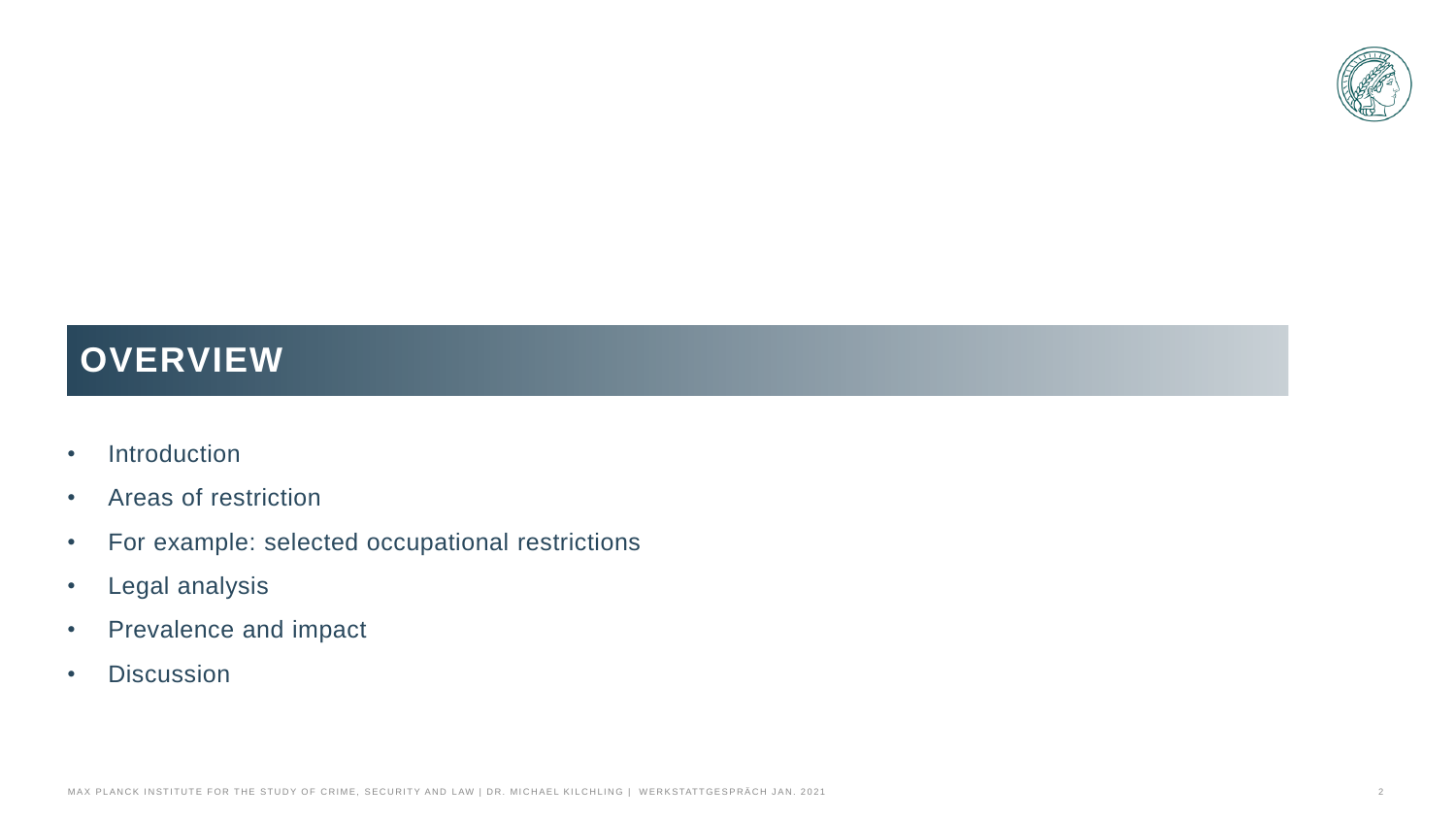

- Medieval concepts of penal intervention: Honour-related and degrading punishments, disenfranchisement of civil and political rights, partial or total exclusion from (civil) society
	- − the criminal as "outlaw"/"outcast"
- Modern concept: constitutionalization of penal intervention (human rights), rehabilitation, re-integration into civil society
	- − in Germany: re-socialization as immediate constitutional principle, BVerfG
- Direct consequences of penal conviction:
	- − Sentence
	- − Registration
- Indirect/collateral consequences:
	- − Additional legal interventions (judicial, administrative and civil restrictions in various areas of civil life)
	- − Stigmatization (→ labeling approach), discrimination, exclusion (→ *Miracle Village*, Florida)
	- − *"Invisible punishments" (Fitrakis et al. 2018), "hidden punishments" (de la Cuesta 2018 & 2021)*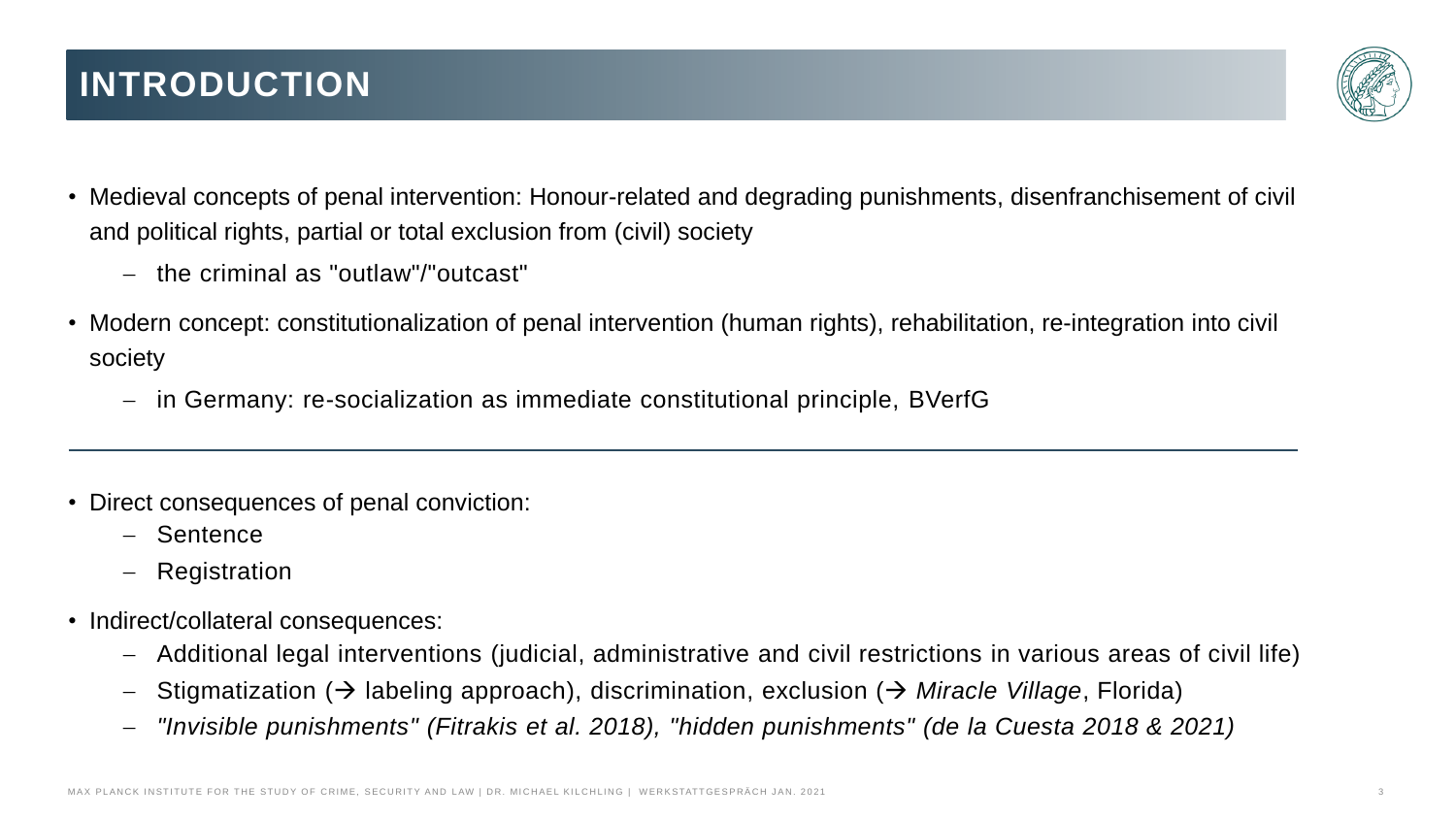#### MAX PLANCK INSTITUTE FOR THE STUDY OF CRIME, SECURITY AND LAW | DR. MICHAEL KILCHLING | WERKSTATTGESPRÄCH JAN. 2021

# **AREAS OF RESTRICTION**

#### • **Political rights**

- **Fight to vote**
- − Right to be elected
- − Civic positions, e.g., lay judge/jury member, etc.

#### • **Employment**

- − Public positions (public offices)
- − Public service (civil servants)
- Regulated professions: limited access and approbation, disciplinary regimes (independent of, and supplementary to public prosecution)
- − Private sector (labor/employment law)
- Educational professions
- − Voluntary activities, leisure sector
- − Honorary positions
- Ranks, honorary titles

#### • **Commercial activities**

- − Registered or licensed businesses
- − Companies, stock companies (company/stock market laws, compliance rules, codes of conduct, etc.)
- − Blacklisting (procurement rules, corruption registers, etc.)

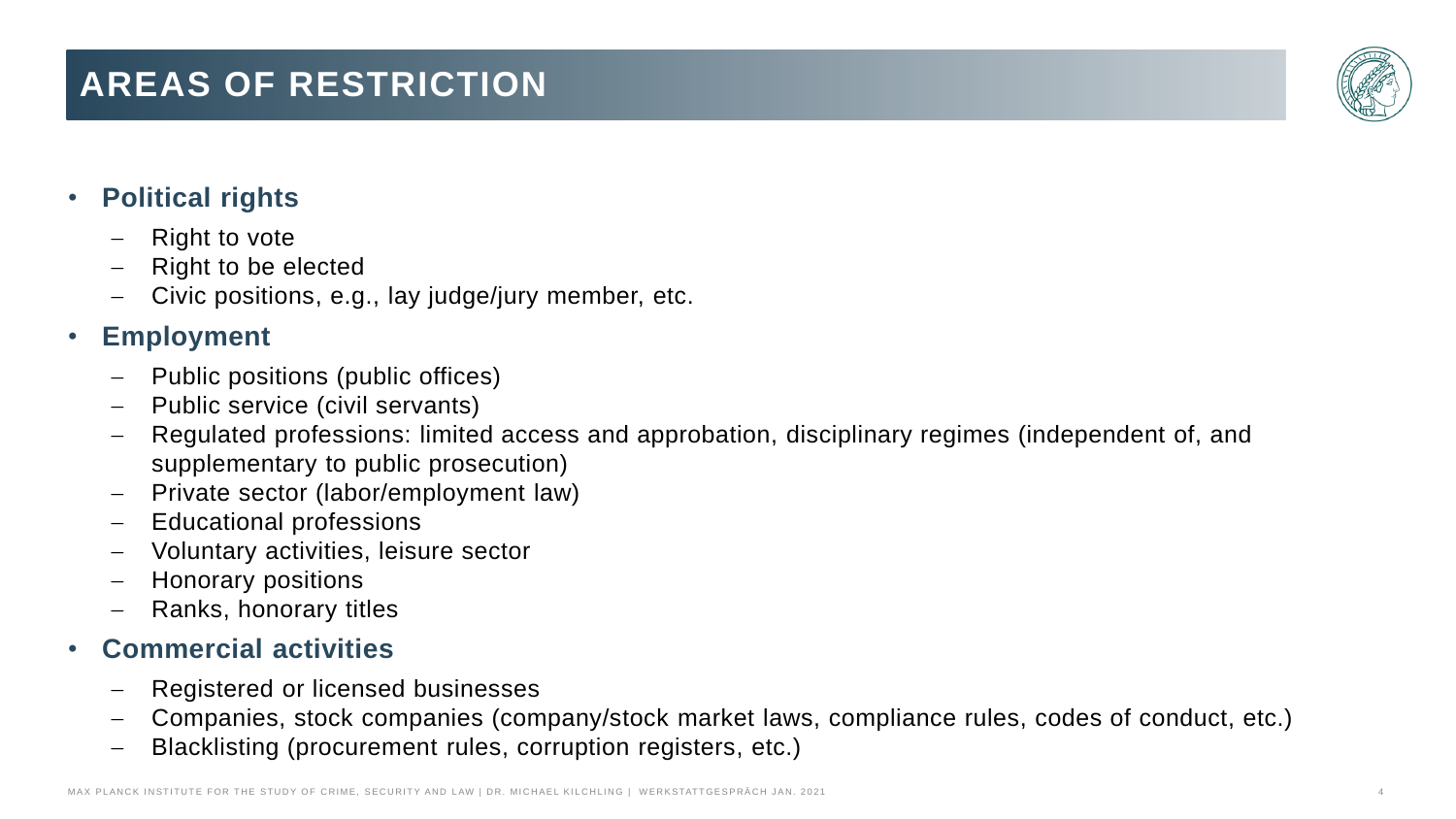# **AREAS OF RESTRICTION**



#### • **Education, science and academic sector**

- − Exams
- − Academic titles
- − Student loans and grants
- − Research grants
- − Access to education for prisoners

#### • **Permits and ownerships**

- − Driver's license, taxi/public transport license, flight license, boating license, boatmaster's patent, etc.
- − Gun ownership
- − Hunting license
- − Animal permit
- − Etc.

#### • **Free movement and residence**

- − Exclusion zones
- − Control of residence
- − Communication restraint
- Prohibition to visit specific locations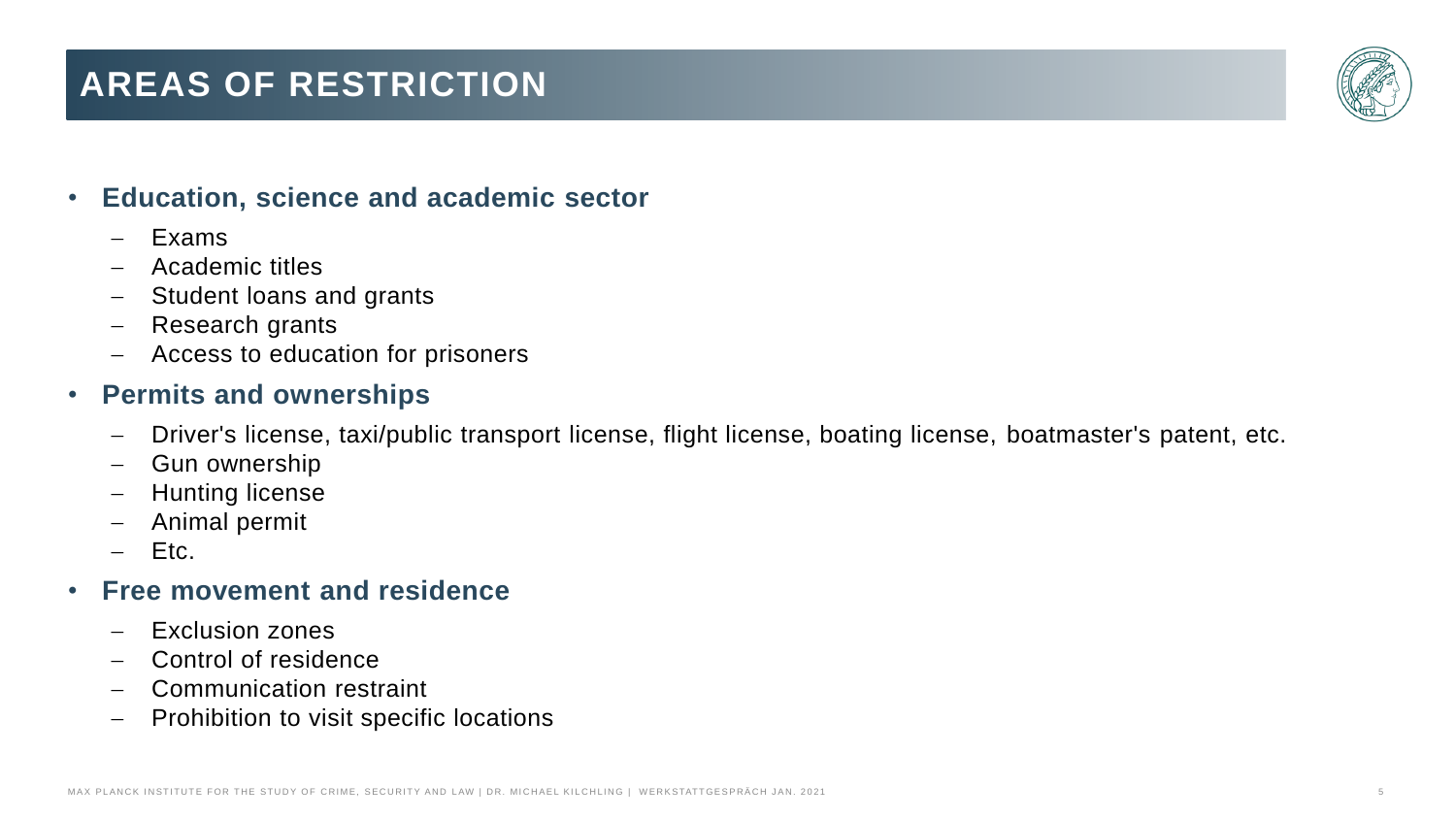#### MAX PLANCK INSTITUTE FOR THE STUDY OF CRIME, SECURITY AND LAW | DR. MICHAEL KILCHLING | WERKSTATTGESPRÄCH JAN. 2021

# **AREAS OF RESTRICTION**

#### • **Property**

- − Seizure/confiscation of legal property (objects or assets)
- − Dissolution/forced closure of enterprise
- − Prohibition to possess certain (legal) objects (e.g., car)

#### • **Immigration and related areas**

- − Visa and admission to enter a country
- − Immigration
- − Asylum
- − Expulsion
- − Detention and deportation
- − Residency and naturalization
- − Alimentation and medical care for asylum seekers

### • **Private and family life**

- Parental rights
- Conjugal/marital rights
- − Custody rights
- − Adoption
- − Inheritance/succession

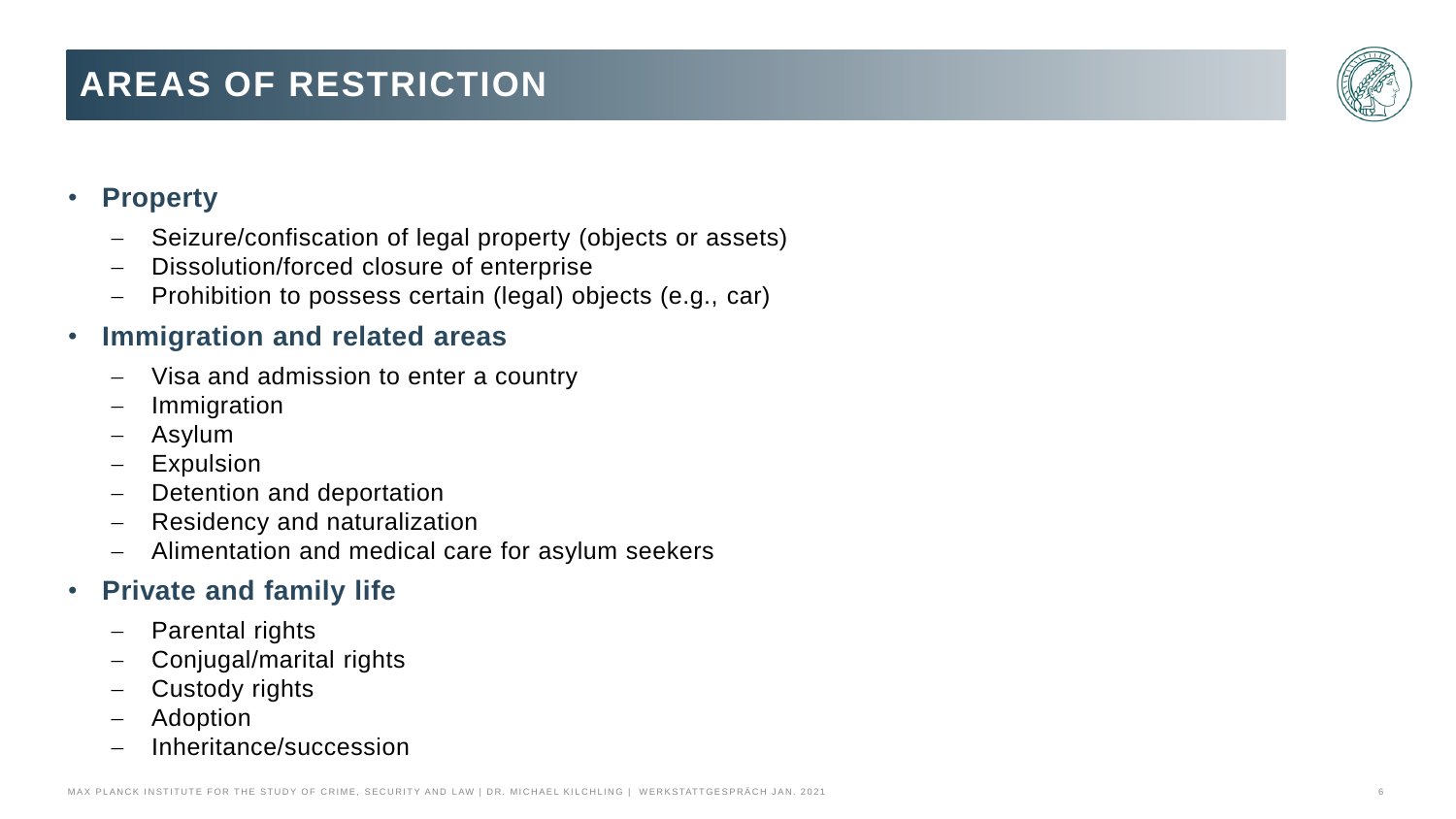# **AREAS OF RESTRICTION**



#### • **Social and public welfare**

- − Pension
- − Public housing
- − Victim compensation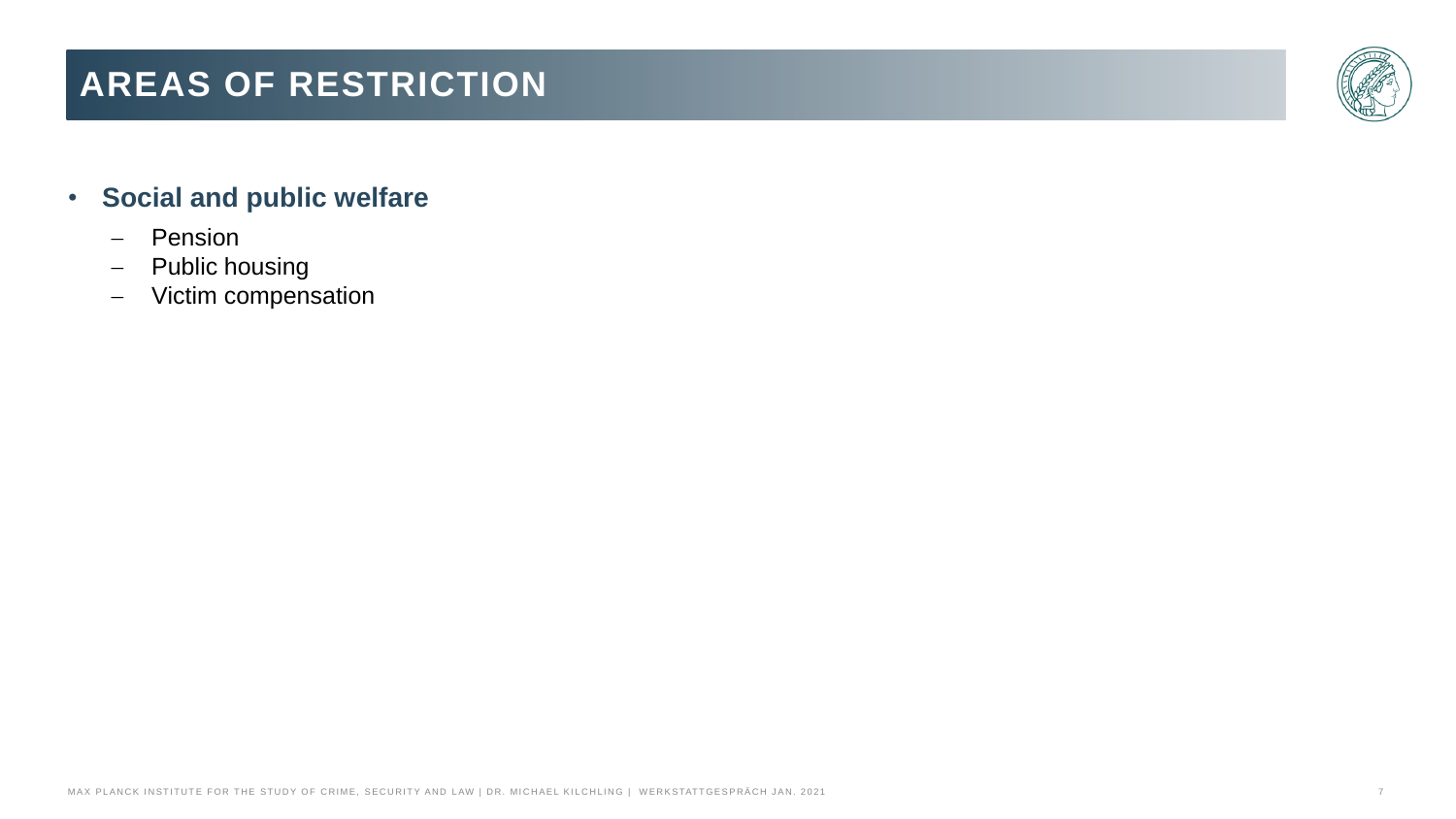

### **1. Penal: occupational ban, removal from/prohibition to hold a public position**

### **2. Non-penal:**

- **Civil service**
	- − Active and retired civil servants
	- − Additional independent disciplinary measures: warning, downgrading, reduction of remuneration or pension, removal (incl. loss of pension and loss of the privileged medical care)
	- Removal mandatory in case of a prison sentence of 1 year or more
	- − Lifelong re-entry ban (neither as a civil servant nor as a civil employee)

#### • **Regulated professions**

- − Lawyers, notaries, auditors/accountants, tax consultants, medical doctors, dentists, veterinaries, apothecaries, architects, construction engineers, etc.
- − Conditions and consequences similar as above
- **Private employment**
	- − Work-related crimes ("undue conduct") and private crimes ("personality-related") can justify dismissal
	- − Prosecution not required:
		- − e.g., *"Emmely"* case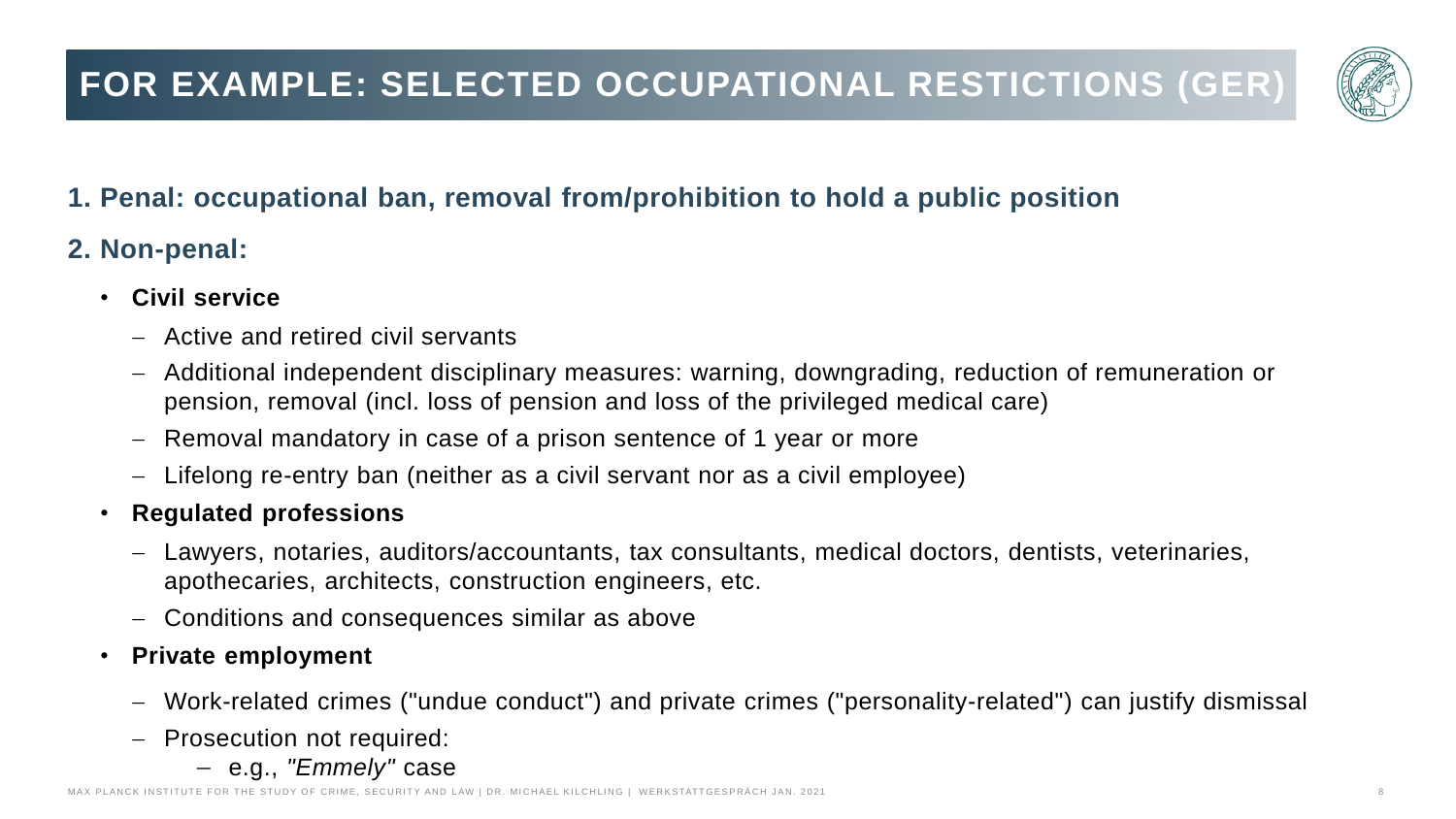

#### • **Commercial activities (incl. self-employment)**

- − Many activities require a state license or business permit
	- − e.g., restaurants, bars, cafés, food stands, kiosks, beauty/hairdressing salons, retail/wholesale stores, betting shops, video/gambling halls, agencies (real estate, insurance, travel, advertising, etc.), dry cleaning, facility cleaning, transportation (taxi, bus, haulage), chimney sweepers, travelling salesmen, etc.
- − In case of lack of "reliability" the business license/permission can be revoked or application for such license/permission be denied
- − Crime commission regularly implies such lack of reliability
- − Extra registration in the public business register
- Traditional legal concept of personal reliability (19<sup>th</sup> century), adopted also in new pieces of legislation
	- − e.g., Commerce and Business Regulation Act (1883), Restaurant Act (1930), Chimney Sweeps Handicraft Act (2008)
- − *For example:* Consequences of a traffic crime committed by a self-employed taxi/bus driver
	- 1. Statutory penalty (penal)
	- 2. Withdrawal of the driver's license (penal-preventive)
	- 3. Withdrawal of the license to drive passengers (administrative)
	- 4. Revocation of the business permit (administrative)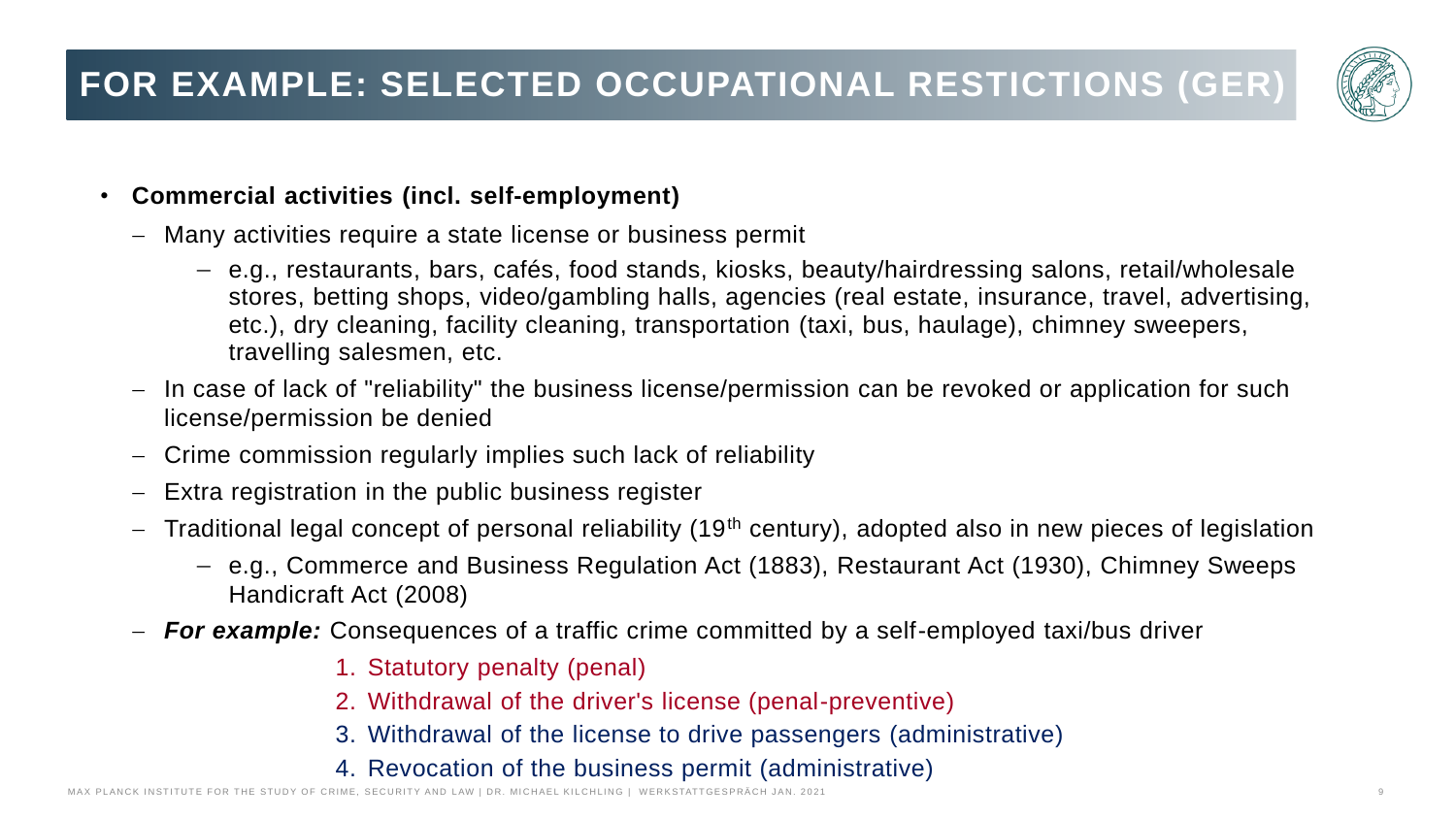#### M A X PL A N C K I N ST I T UT E F O R T HE ST U D Y O F C RI M E, S E C U RI T Y AN D L AW | D R. MI C H A E L KI L C H L I NG | W ER K STAT T G E S P R Ä C H J A N. 2 0 2 1 1 0

## **LEGAL ANALYSIS**

- **Preconditions**
	- − Commission of a crime/specific type of crime (sometimes with a minimum penalty incurred), or a criminal record

#### • **Purpose**

- − Protection of integrity of the State (elections, public service, etc.), integrity of the economy and business life
- − Personal (un-) worthiness
- − Personal (un-) reliability
- **Prevention**

#### • **Procedures**

- − Penal vs. administrative imposition
- − Automatic legal consequence vs. case-by-case decision
- − Post-trial pre-trial no trial (non-prosecution, judicial dismissal/discontinuation)
- − Sentence-based registration-based suspicion-based

− *often no final penal judgement required*

- − Abstract legal terms (open for interpretation, esp. moral and character-related)
- − Accessory vs. discretionary decision
- − Full vs. limited administrative discretion
	- − *no negative deviation from judicially determined facts*
	- − *acquittal or dismissal of penal proceedings not always binding*

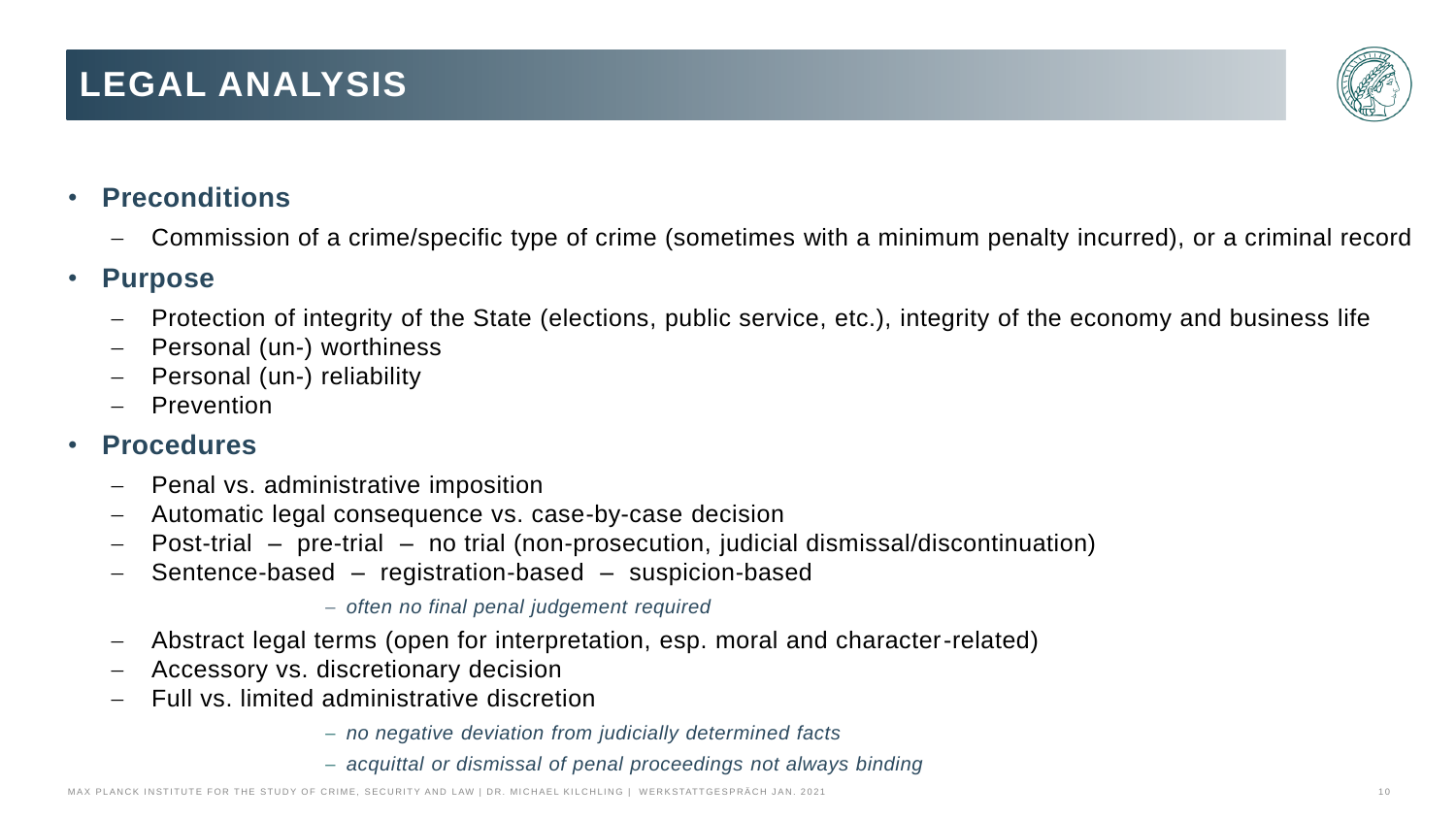# **LEGAL ANALYSIS**

### • **Legal character**

- − Penal: supplementary penalty, additional order (probation, parole, intensive supervision), preventive measure (*Maßregel*), sometimes hybrid instruments
- − Non-penal: collateral consequence, disciplinary measure, administrative act, private legal act, legal consequence sui generis

#### • **Scope**

- Temporary vs. unlimited in time
- − Additional non-penal consequences sometimes anticipated and considered in sentencing, sometimes not
- Different standards of proportionality; proportionality check sometimes explicitly precluded

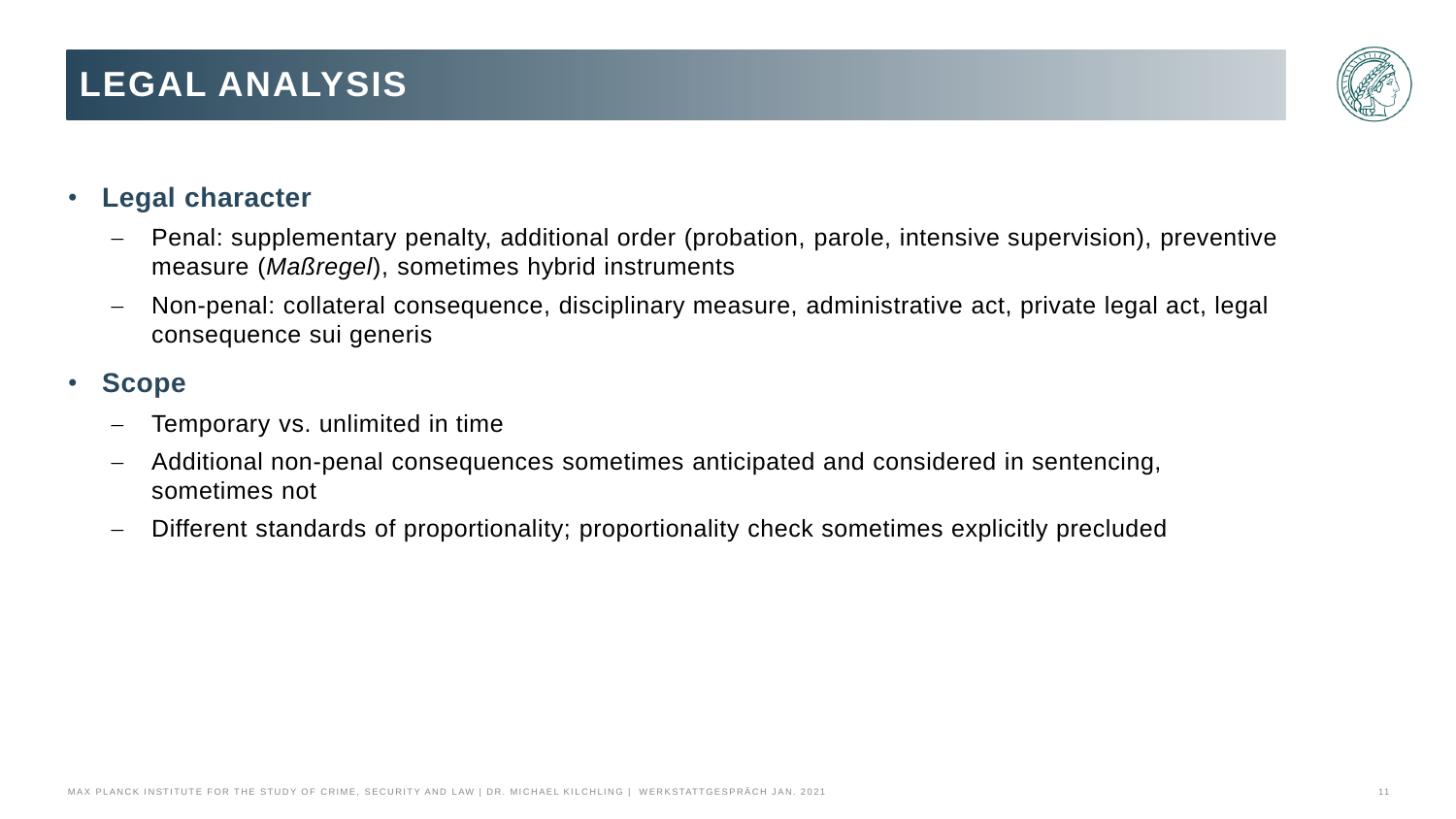# **PREVALENCE AND IMPACT (GER)**



#### • **E.g., restrictions of voting rights (2018)**

- − Judicial bans of active voting right (penal): 1
- − Judicial bans of passive voting right (penal): 1
- − Automatic loss of passive voting right/public office (penal, on persons found guilty of a felony): ca. 18,500  $p.a. = ca. 92,500$  in total (fix 5 years term)
- − *Until 2019: automatic preclusion from active voting (on inmates held in psychiatric custody because of lack of criminal responsibilty): ca. 6,500 (non-penal, Federal Elections Code, nullified as unconstitutional, BVerfG 2019)*

### • **E.g., occupation/business-related restrictions (2018)**

- − Judicial occupational bans (penal): 83
- − Administrative business restictions (non-penal): 144.377 persons registered with unreliability notice (total no.), 4,612 new revocations and 246 denials

#### • **Potential general impact**

- Ca. 6.2 6.5 million individuals registered with active criminal records (national)
- − Additional records in other EU member states: number unknown
- Further aspect: potential impact on third parties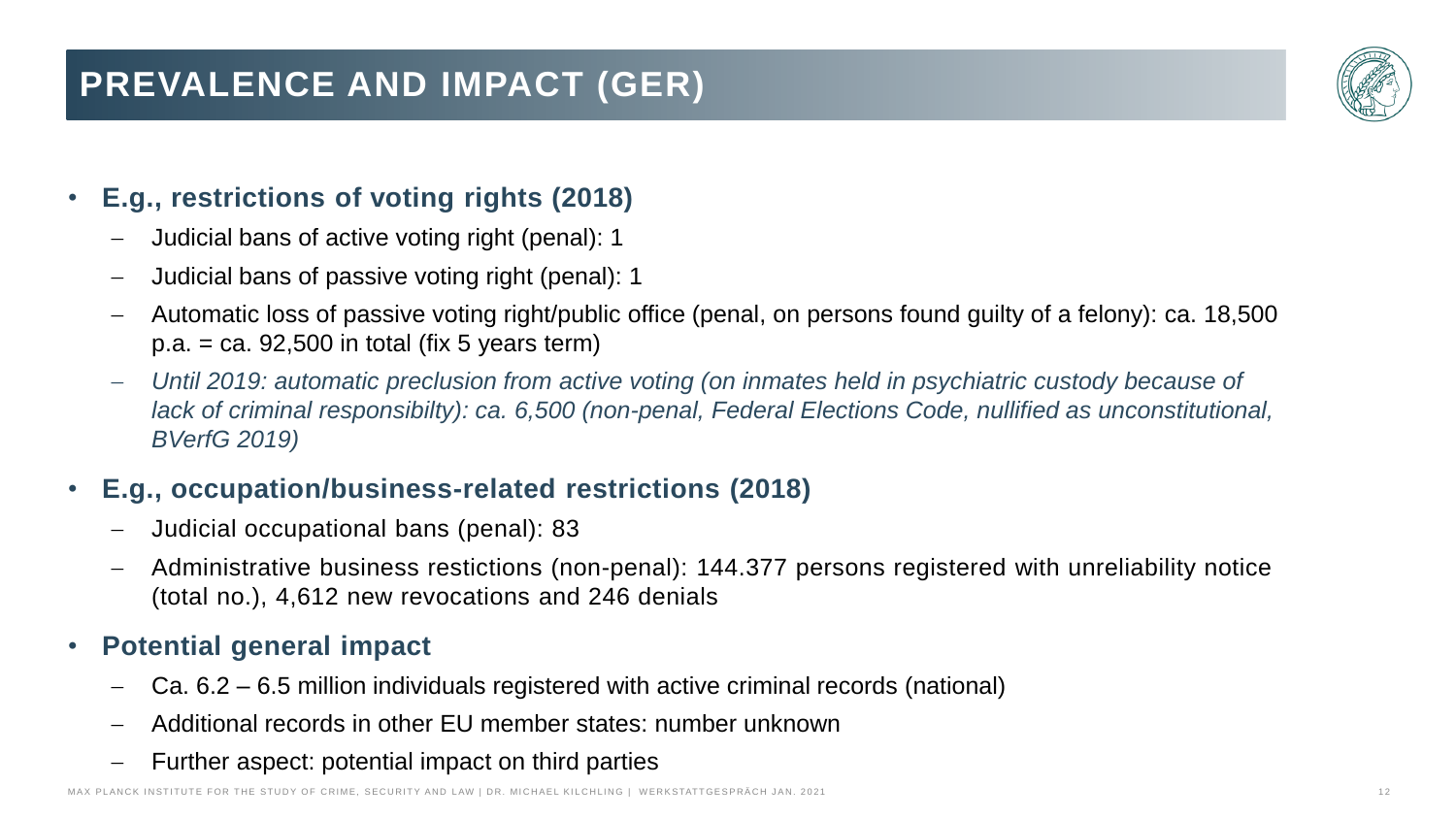# **DISCUSSION**



#### • **Particular impact of occupational restrictions**

- − BVerfG: constitutional right to rehabilitation
- − Counterproductive practices: Social re-integration and occupational re-integration are important variables for a successful rehabilitation
- **Rudiments of past concepts of status-related punishment partly survided; actually they re-gained significance and returned in administrative diguise**
- **Post-modern trends in (criminal) policy:**
	- Parallel growth of preventism and punitivism
	- Expansion of registration regimes (quantitative, qualitative)
	- − 'Enemy law' (*Feindstrafrecht*)
- **Complex mix of additional (collateral) sanctions and restrictions, lack of coherent concepts**
- **Can exceed the primary penalties' consequences significantly, potential long-term impact**
- **Private sanction regimes as challenge for the state monopoly of prosecution and punishment?**
- **Offenders, ex-offenders, ex-prisoners de facto second class citizens (Meijer at al. 2019)** MAX PLANCK INSTITUTE FOR THE STUDY OF CRIME, SECURITY AND LAW | DR. MICHAEL KILCHLING | WERKSTATTGESPRACH JAN. 2021 1 2021 1 2021 1 2021 1 2021 1 2021 1 2021 1 2021 1 2021 1 2021 1 2021 1 2021 1 2021 1 2021 1 2021 1 2021 1